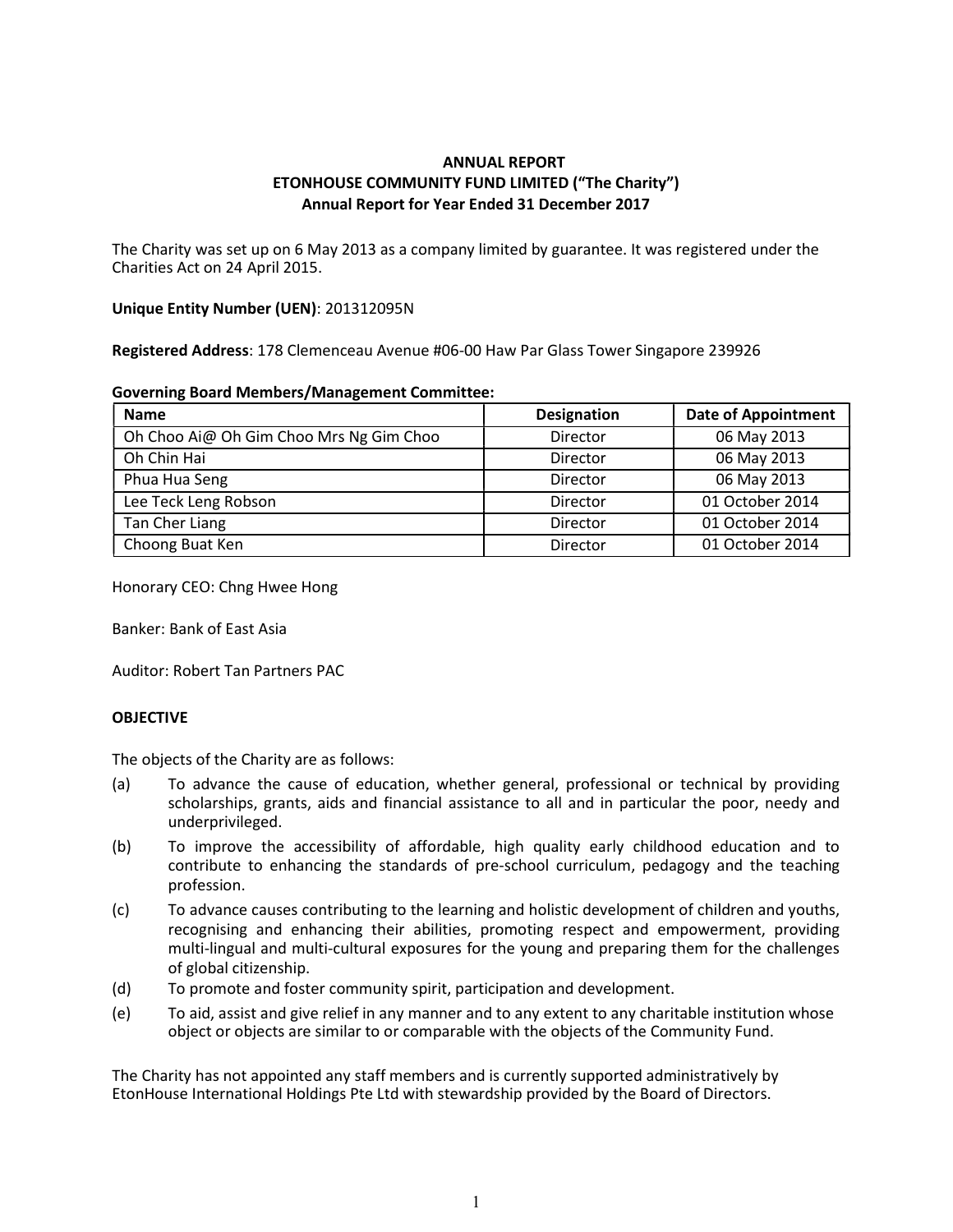### **POLICIES**

### Bank Account Operating Mandate

For the year ending 2017, the Charity's operating signing mandate is shown below:

| <b>Groups</b> | <b>Signatories</b>                          |
|---------------|---------------------------------------------|
| А             | Tan Cher Liang                              |
|               | Lee Teck Leng Robson<br>Ching Hwee Hong     |
| R             | Ang Cheng Eng<br>Gerard Lee Lee<br>Jiak Jee |

#### Reserves

The Charity maintains 3 years operating funding needs as reserves.

#### Funding Sources

The Charity is financially supported by advances and grants from its sole member EtonHouse International Holdings Pte Ltd for operations. Funds raised through donation drives are designated and kept aside for social initiatives in line with the Charity's objects.

#### Memberships

The Charity is open to the public for participation in its charitable activities.

#### Review for the year ending 2017

The Charity's activities for the year are described below:-

- 1) Box of Joy: The EtonHouse families are involved in the 'Box of Joy' donation drive during Christmas that connects with various charities in Singapore and benefits more than 1,000 children. During the 2016 'Box of Joy' initiative, The Charity raised more than 1,000 boxes that benefited over 10 charities such as the Singapore Children's Society, New Hope Community Services, ECDA Home Visitation Programme, Hendersen CC WELL centre etc.
- 2) EtonHouse Community Fund charity walk: On 11 November 2017, more than 1,900 parents, children and staff from EtonHouse came together for the EtonHouse Charity Walk and Fun Fair at Fort Canning. We were honoured to have Mrs Josephine Teo, Minister in the Prime Minister's Office and Second Minister for Manpower and Home Affairs flag off the walk. From this event, more than \$220,000 was raised for children in less fortunate circumstances.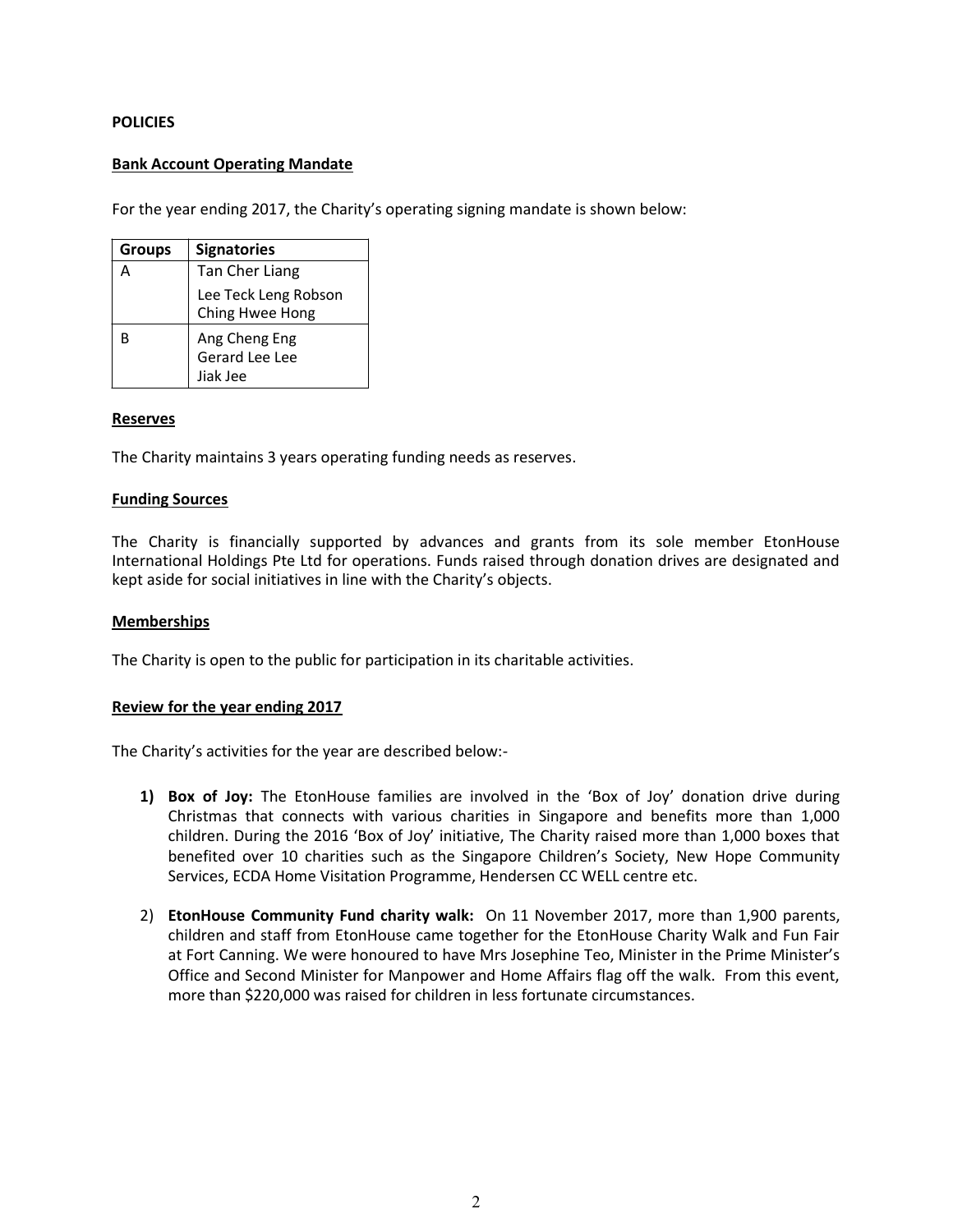### Review for the year ending 2017 (continued)

The Charity's on-going projects are described below:-

- 1) Early Childhood Development Agency's KIDStart Programme: The Charity pledged S\$100,000 towards the Early Childhood Development Agency's KIDStart Programme, to be utilized for the provision of learning resources within community spaces ECDA is setting up for the programme. This is a programme targeting support and education for parents from low-income families through engagement and formal skills-transfer sessions. The first disbursement to the programme was made on 01/09/2016.
- 2) Punggol North CCC CDWF Management Committee: The Charity donated \$100,000 on 19/09/2016 to the Punggol North CCC CDWF Management Committee. This scheme seeks to provide Baby Bonus Account contributions to children from low-income families.

## **Staffing**

As at 31.12.2017, the Charity has not employed any staff.

### Activities

The only activities conducted in 2017 were the EtonHouse Community Fund Charity walk in November, in addition the the Box of Joy in December.

#### Calendar of Events

- 1. November: EtonHouse Community Fund Charity Walk;
- 2. December: Box of Joy

#### Other Activities

1. January to December: Fundraising events held at various Etonhouse's Campuses

#### REVIEW OF FINANCIAL STATE AND EXPLANATION OF MAJOR FINANCIAL TRANSACTIONS

The Charity has an operating surplus of S\$291,626 (2016: S\$21,016) for the year made up of proceeds from donation, administrative and compliance expenses. Of this amount, the sum of S\$293,967 was transferred to a designated charity fund.

During the year, the Charity has made S\$50,427(2016: S\$120,300) worth of donations to various charitable organisations, a brief breakdown is listed below:-

| S/n | Organisation                 | Amount (\$) |
|-----|------------------------------|-------------|
|     | KidStart Programme from ECDA | 50.427      |
|     | <b>Total</b>                 | 50.427      |